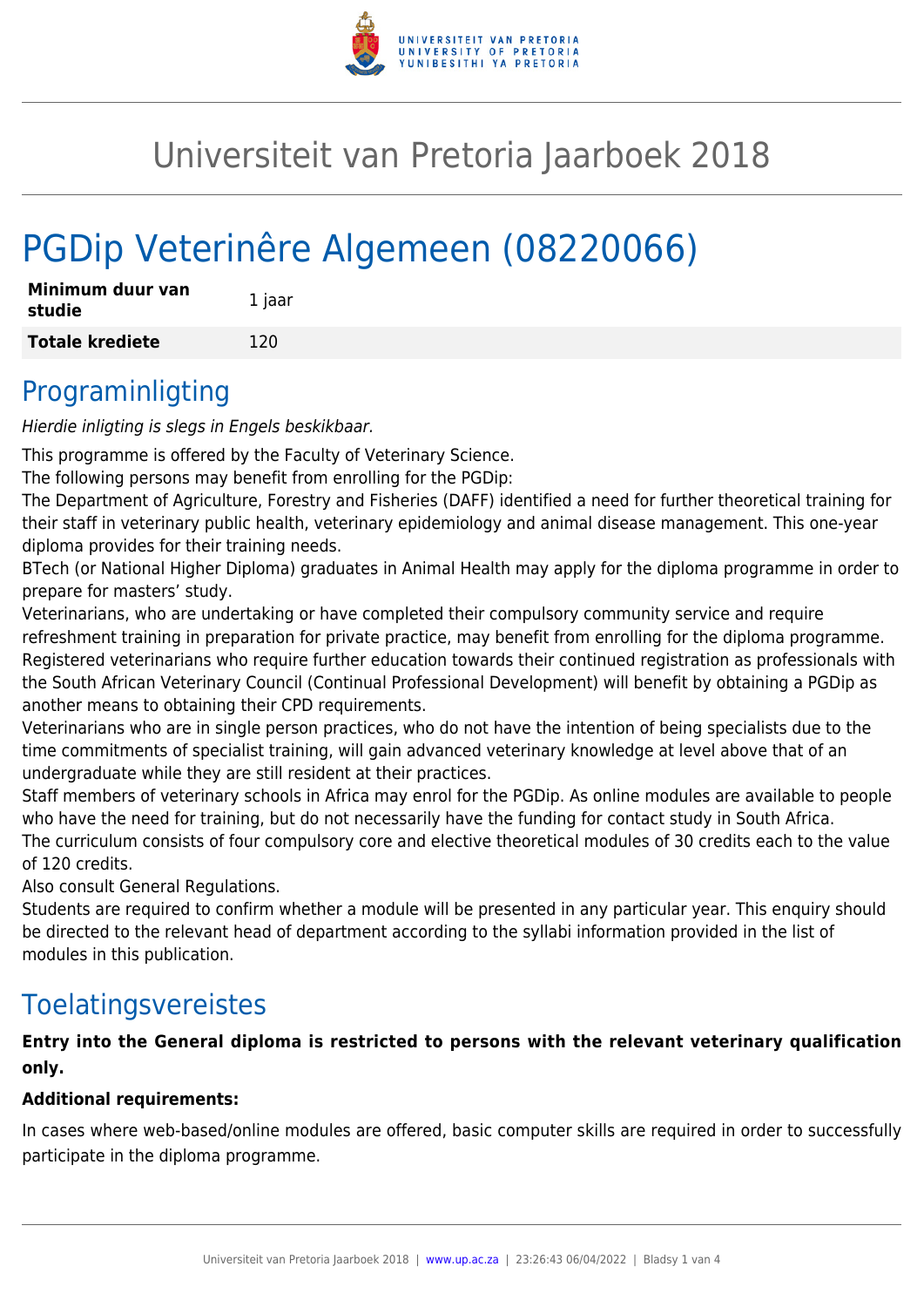

In certain cases, it remains the prerogative of the head of department to require, in addition to the entrance requirements, the successful completion of an admissions test before registration. A student may also be required to pass a proficiency test in English (TOEFL).

### Addisionele vereistes

In cases where web-based/online modules are offered, basic computer skills are required in order to successfully participate in the diploma programme.

In certain cases, it remains the prerogative of the head of department to require, in addition to the entrance requirements, the successful completion of an admissions test before registration. A student may also be required to pass a proficiency test in English (TOEFL).

### Eksamens en slaagvereistes

The PGDip is conferred by virtue of the successful completion of tests/assignments and an examination on four 30 credit coursework modules.

Every module will be evaluated by a written or oral test or assignment or practical work (a year mark will be determined) and an examination. The year mark and examination mark will each contribute 50% to the final mark. A subminimum of 40% is required in the examination and a final mark of at least 50% to pass the module. Instructions regarding requirements for year or examination marks are published in the study guides. If a student fails a module, he/she will have to repeat the module the following year. A candidate has two chances to pass a module.

## Slaag met lof

The diploma is conferred with distinction on a student who has obtained an average of at least 75%, provided that a minimum final mark of 60% in each of the modules have been obtained.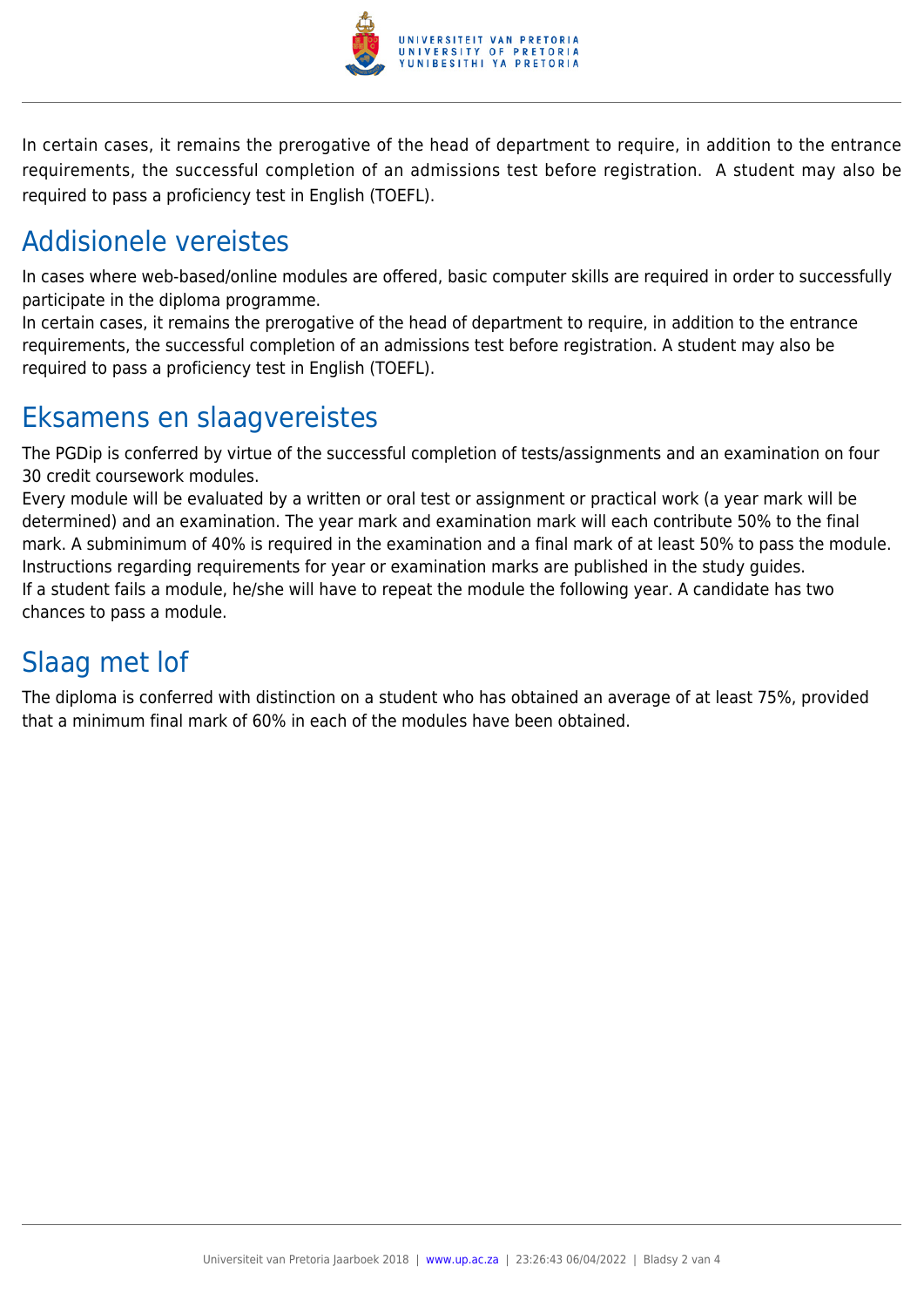

### Kurrikulum: Jaar 1

#### **Minimum krediete: 120**

#### **Keusemodules**

[Clinical Anatomy 701](https://www.up.ac.za/faculty-of-education/yearbooks/2018/modules/view/ANG 701/lg/af) (ANG 701) - Krediete: 30.00 [Anaesthesiology 701](https://www.up.ac.za/faculty-of-education/yearbooks/2018/modules/view/ANV 701/lg/af) (ANV 701) - Krediete: 30.00 [Animal welfare and disaster management 701](https://www.up.ac.za/faculty-of-education/yearbooks/2018/modules/view/ANW 701/lg/af) (ANW 701) - Krediete: 30.00 [African wildlife disease management 701](https://www.up.ac.za/faculty-of-education/yearbooks/2018/modules/view/AWD 701/lg/af) (AWD 701) - Krediete: 30.00 [Clinical reproduction 701](https://www.up.ac.za/faculty-of-education/yearbooks/2018/modules/view/CLR 701/lg/af) (CLR 701) - Krediete: 30.00 [Controlled and notifiable diseases 701](https://www.up.ac.za/faculty-of-education/yearbooks/2018/modules/view/CND 701/lg/af) (CND 701) - Krediete: 30.00 [Non-radiological diagnostic imaging of dogs and cats 701](https://www.up.ac.za/faculty-of-education/yearbooks/2018/modules/view/DIM 701/lg/af) (DIM 701) - Krediete: 30.00 [Non-radiological diagnostic imaging of horses 702](https://www.up.ac.za/faculty-of-education/yearbooks/2018/modules/view/DIM 702/lg/af) (DIM 702) - Krediete: 30.00 [Non-radiological diagnostic imaging of ruminants 703](https://www.up.ac.za/faculty-of-education/yearbooks/2018/modules/view/DIM 703/lg/af) (DIM 703) - Krediete: 30.00 [Radiology: Dogs and cats 705](https://www.up.ac.za/faculty-of-education/yearbooks/2018/modules/view/DIM 705/lg/af) (DIM 705) - Krediete: 30.00 [Radiology: Horses 706](https://www.up.ac.za/faculty-of-education/yearbooks/2018/modules/view/DIM 706/lg/af) (DIM 706) - Krediete: 30.00 [Radiology: Ruminants 707](https://www.up.ac.za/faculty-of-education/yearbooks/2018/modules/view/DIM 707/lg/af) (DIM 707) - Krediete: 30.00 [Diagnostic pathology 701](https://www.up.ac.za/faculty-of-education/yearbooks/2018/modules/view/DPA 701/lg/af) (DPA 701) - Krediete: 30.00 [Veterinary epidemiology 701](https://www.up.ac.za/faculty-of-education/yearbooks/2018/modules/view/EPL 701/lg/af) (EPL 701) - Krediete: 30.00 [Clinical pharmacology 701](https://www.up.ac.za/faculty-of-education/yearbooks/2018/modules/view/FAK 701/lg/af) (FAK 701) - Krediete: 30.00 [Mechanisms of drug action 702](https://www.up.ac.za/faculty-of-education/yearbooks/2018/modules/view/FAK 702/lg/af) (FAK 702) - Krediete: 30.00 [Physiology 701](https://www.up.ac.za/faculty-of-education/yearbooks/2018/modules/view/FSL 701/lg/af) (FSL 701) - Krediete: 30.00 [Herd and primary animal health 701](https://www.up.ac.za/faculty-of-education/yearbooks/2018/modules/view/HAH 701/lg/af) (HAH 701) - Krediete: 30.00 [Histology 701](https://www.up.ac.za/faculty-of-education/yearbooks/2018/modules/view/HTY 701/lg/af) (HTY 701) - Krediete: 30.00 [Clinical pathology 704](https://www.up.ac.za/faculty-of-education/yearbooks/2018/modules/view/KPA 704/lg/af) (KPA 704) - Krediete: 30.00 [Clinical pathology 705](https://www.up.ac.za/faculty-of-education/yearbooks/2018/modules/view/KPA 705/lg/af) (KPA 705) - Krediete: 30.00 [Laboratory animal science 702](https://www.up.ac.za/faculty-of-education/yearbooks/2018/modules/view/LAS 702/lg/af) (LAS 702) - Krediete: 30.00 [Laboratory diagnostics procedures 703](https://www.up.ac.za/faculty-of-education/yearbooks/2018/modules/view/LAS 703/lg/af) (LAS 703) - Krediete: 30.00 [Research ethics for laboratory animal science 704](https://www.up.ac.za/faculty-of-education/yearbooks/2018/modules/view/LAS 704/lg/af) (LAS 704) - Krediete: 30.00 [Necropsy technique and interpretation 701](https://www.up.ac.za/faculty-of-education/yearbooks/2018/modules/view/NTI 701/lg/af) (NTI 701) - Krediete: 30.00 [Ophthalmology 701](https://www.up.ac.za/faculty-of-education/yearbooks/2018/modules/view/OFM 701/lg/af) (OFM 701) - Krediete: 30.00 [Production animal management 701](https://www.up.ac.za/faculty-of-education/yearbooks/2018/modules/view/PAM 701/lg/af) (PAM 701) - Krediete: 30.00 [Mechanisms of disease 711](https://www.up.ac.za/faculty-of-education/yearbooks/2018/modules/view/PAT 711/lg/af) (PAT 711) - Krediete: 30.00 [Poultry health and nutrition 701](https://www.up.ac.za/faculty-of-education/yearbooks/2018/modules/view/PVT 701/lg/af) (PVT 701) - Krediete: 30.00 [Reproductive biology 701](https://www.up.ac.za/faculty-of-education/yearbooks/2018/modules/view/RPT 701/lg/af) (RPT 701) - Krediete: 30.00 [Reproductive physiology of animals 702](https://www.up.ac.za/faculty-of-education/yearbooks/2018/modules/view/RPT 702/lg/af) (RPT 702) - Krediete: 30.00 [Ruminant health and medicine 701](https://www.up.ac.za/faculty-of-education/yearbooks/2018/modules/view/RUM 701/lg/af) (RUM 701) - Krediete: 30.00 [Organic and inorganic toxicology 705](https://www.up.ac.za/faculty-of-education/yearbooks/2018/modules/view/TOK 705/lg/af) (TOK 705) - Krediete: 30.00 [Basic and clinical veterinary toxicology 706](https://www.up.ac.za/faculty-of-education/yearbooks/2018/modules/view/TOK 706/lg/af) (TOK 706) - Krediete: 30.00 [Porcine health, production and nutrition 701](https://www.up.ac.za/faculty-of-education/yearbooks/2018/modules/view/VKH 701/lg/af) (VKH 701) - Krediete: 30.00 [Veterinary principles of auditing 701](https://www.up.ac.za/faculty-of-education/yearbooks/2018/modules/view/VLP 701/lg/af) (VLP 701) - Krediete: 30.00 [Veterinary legislation and policy 702](https://www.up.ac.za/faculty-of-education/yearbooks/2018/modules/view/VLP 702/lg/af) (VLP 702) - Krediete: 30.00 [Veterinary risk assessment 703](https://www.up.ac.za/faculty-of-education/yearbooks/2018/modules/view/VLP 703/lg/af) (VLP 703) - Krediete: 30.00 [Veterinary milk and meat hygiene 701](https://www.up.ac.za/faculty-of-education/yearbooks/2018/modules/view/VPH 701/lg/af) (VPH 701) - Krediete: 30.00